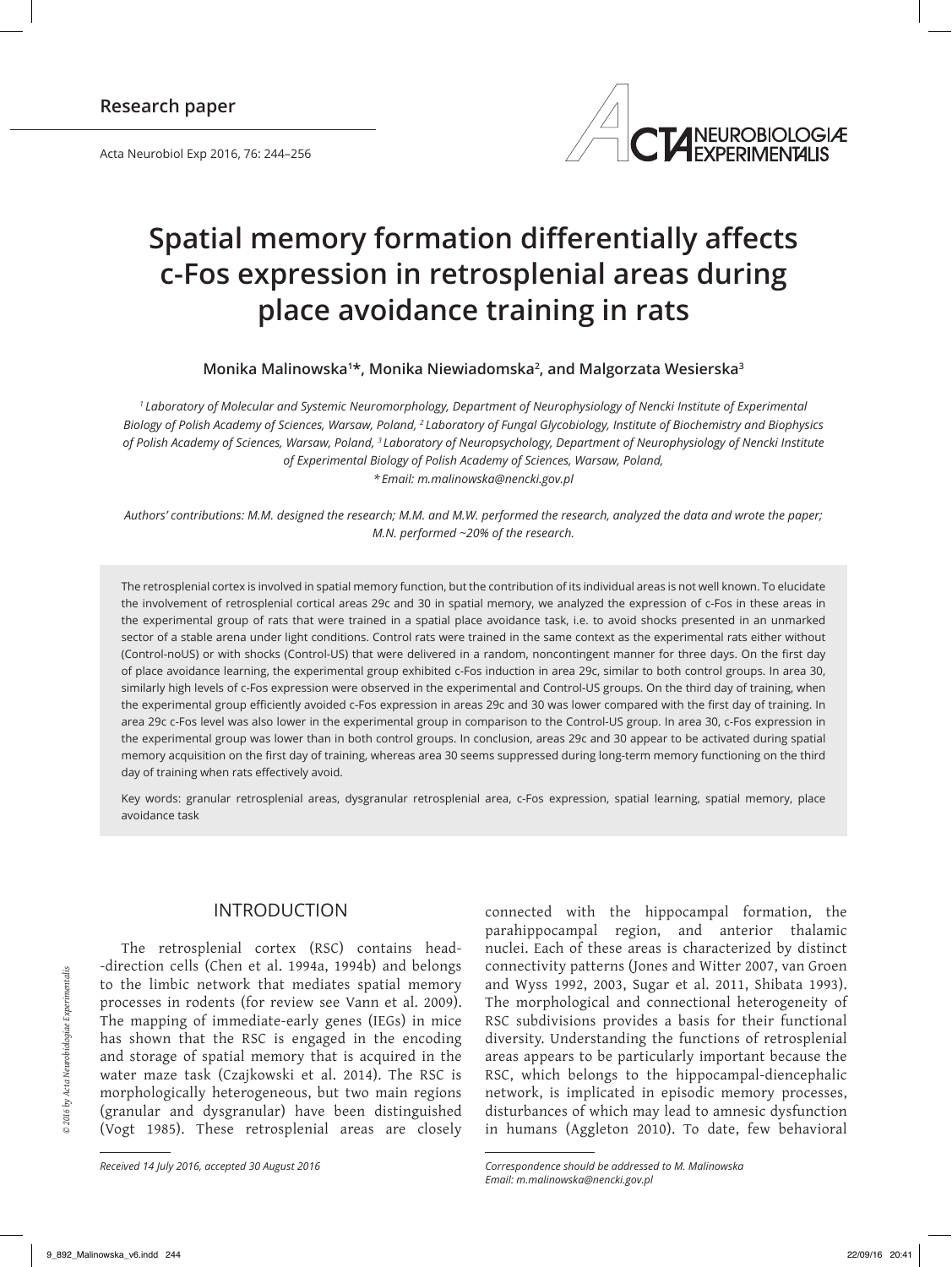studies have investigated the involvement of individual retrosplenial areas in spatial memory function. Selective lesions of the granular cortex caused deficits in spatial working memory in rats that were trained in a water maze task (van Groen et al. 2004) and radial arm maze (Pothuizen et al. 2010). Such lesions also caused deficits in long-term spatial memory in the water maze task (van Groen et al. 2004). Lesions of the dysgranular cortex impaired allocentric spatial working memory in rats in the radial arm maze task (Vann and Aggleton 2005). No studies of the involvement of the dysgranular cortex in spatial long-term memory have been performed. Additional evidence of the functional specialization of retrosplenial subdivisions comes from IEG imaging studies, showing that distinct patterns of activation of granular and dysgranular cortices depend on the specific conditions of allothetic/idiothetic spatial working memory tasks (Pothuizen et al. 2009). Jenkins and others (2004), Garden and colleagues (2009), and Amin and others (2010) reported that granular and dysgranular areas play diverse roles in memory dysfunction following lesions of anterior thalamic nuclei. Notably, such lesions and commonly applied IEGs mapping studies utilize tests that are based on appetitive reinforcement to form approach responses (e.g., finding a platform or finding food in an arm maze). Another approach, however, is to use aversively motivated conditioning combined with *c-fos* mapping based on nonspatial learning and memory (for review see Kaczmarek 2002).

The present study used c-Fos mapping to investigate the engagement of retrosplenial areas in spatial memory formation in rats that were trained in a (Room and Arena)+ variant of the place avoidance task. The measure of c-Fos expression was the density of c-Fos-immunopositive nuclei in granular area 29c and dysgranular area 30 after one and three days of avoidance training.

## MATERIALS AND METHODS

### **Animals**

The experiments were performed with 48 male Long- -Evans rats, 3 months of age and weighing 300–325 g. The rats were obtained from the breeding colony of the Nencki Institute of Experimental Biology, Polish Academy of Sciences, Warsaw. The animals were housed four per cage under standard conditions (lights on from 7:00 a.m. to 7:00 p.m., 22°C, 23% humidity) and received food and water *ad libitum*. All of the procedures were performed in accordance with the regulations of the Polish Communities Council for the care and use of laboratory animals and the European Community Directive for the ethical use of experimental animals.

#### **Apparatus and procedure**

The place avoidance apparatus consisted of an 80-cm- ‑diameter arena that was constructed of aluminum, flanked by a 5 cm peripheral metal rim. The arena was elevated 80 cm above the floor and placed in a room that was lit by dim light and had many stable visual cues. Small portions of food (commercial seeds) were delivered randomly to the arena surface every 20 s from a food dispenser that was mounted above the arena. Infrared light-emitting diodes (LEDs) were positioned between the rat's shoulders using a latex harness. A cable that carried the shock current was attached to a shock electrode on the rat's back. The V-shaped shock electrode was prepared from a 25-gauge hypodermic needle. Whenever the rat entered the 60° shock sector, a computer-triggered, constant current (50 Hz, 0.5 s) was delivered across the low-impedance (100  $\Omega$ ) shock electrode and high-impedance (100 KΩ) contact of the rat's paws to the grounded arena surface. The shock amplitude (0.2–0.5 mA) was adjusted for individual rats so their responses to the shock were moderate and did not induce freezing or attempts to escape from the arena. The shock was repeated after 1.5 s in cases in which the rat stayed inside the shock sector. The infrared LED allowed the position of the rat to be tracked every 20 ms using an infrared-sensitive television camera that was attached to a computer system. To maintain constant experimental conditions, the arena was located in a separate room, and the experiment was monitored in an adjacent room where the place avoidance system was located. Commercial software was used for off-line data analyzes (Bio-Signal Group). Shocks on shock sector were applied automatically by program. Application of shocks in a random, noncontingent manner throughout the arena were administered manually by the experimenter because program does not have the option of automatically delivering and recording random shocks.

The place avoidance procedure was described previously (Fenton et al. 1998). Briefly, for three weeks before the experiment, the rats were food-deprived to 85% of their free-feeding weight to prompt searching for food that was randomly scattered in the arena. This ensured that freely moving rats that explored the arena and searched for food during the experiment would enter the shock sector (Bures et al. 1997). In a variant of the place avoidance task that was used in the present study, the position of the arena was constant in the lit room. Thus, the unmarked shock sector was defined by its position relative to the room and arena frame cues (i.e., distal visual stimuli that were always in mutually constant positions and proximal stimuli from arena, like urination and defecation). Both sets of stimuli were relevant for mapping the position of the shock sector in the (Room and Arena)+ variant, distal landmarks across all experimental days, whereas proximal stimuli, changing from day to day, across one daily session.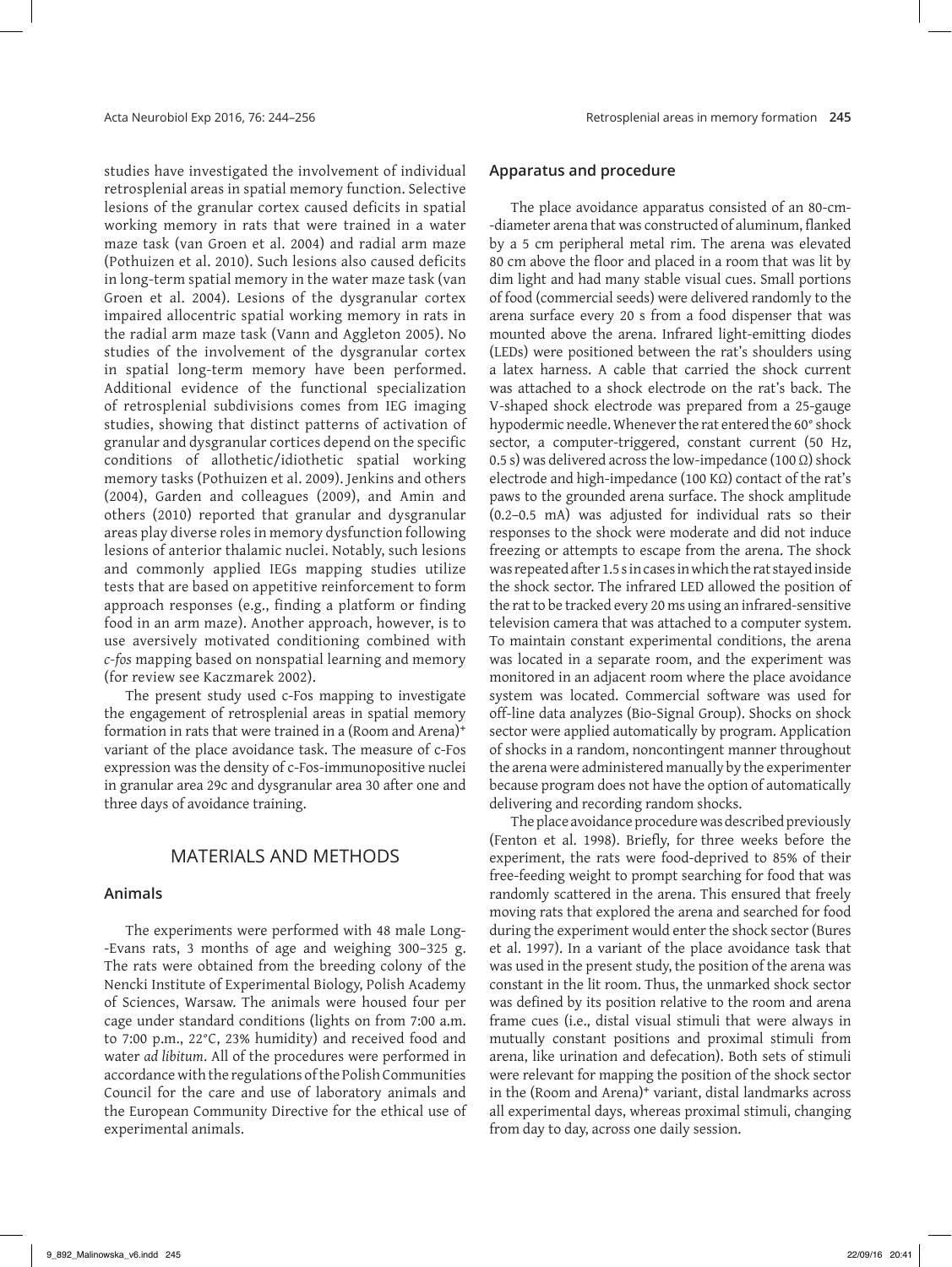## **Place avoidance and control training**

All of the rats received identical treatments in their home cages and during two weeks of habituation. During this period food-deprived animals received seeds in their home cages to familiarize them with this type of food and were thoroughly habituated to handling by the experimenters to avoid the effects of novelty during training. During the five last days of habituation rats were pretrained in the experimental setup in 10-min sessions per day. Following pretraining the Exp group was trained to avoid the shock sector in the stable arena under light conditions in the (Room and Arena)+ task. Rats in the two control groups were exposed to the same experimental context as the Exp rats. One control group (Control-noUS) did not receive shocks after entering the shock sector, and the other control group (Control-US) received the same number of shocks as the Exp group, but the shocks were administered throughout the entire arena in a random, noncontingent manner. Thus, only the Exp group had the possibility of learning place avoidance. Rats in the Control-noUS group gained experience only in motor activity and exploration of the arena while searching for food, whereas exploration in the Control-US group was disturbed by the shocks. The Exp, Control-US, and Control- -noUS groups were subjected to one or three session with one 20-min session per day (Table I).

After the completion of behavioral training, all of the rats were maintained under familiar and constant conditions for 90 min, after which they were perfused for further c-Fos analysis.

Table I. Number of rats in behavioral training and c-Fos analysis.

| Group               | Number of rats in group |              |
|---------------------|-------------------------|--------------|
|                     | Day 1                   | Day 3        |
| Exp                 | Exp                     | Exp          |
| Behavioral analysis | $n=8$                   | $n=8$        |
| c-Fos count         | $n=7$                   | $n=4$        |
| Control-noUS        | Control-noUS            | Control-noUS |
| Behavioral analysis | $n = 8$                 | $n=8$        |
| c-Fos count         | $n=8$                   | $n=4$        |
| Control-US          | Control-US              | Control-US   |
| Behavioral analysis | $n = 12$                | $n = 12$     |
| c-Fos count         | $n=5$                   | $n=6$        |

#### **Measures**

During training, the computer program recorded the number of entrances (ENTR) to the shock sector and the time to the first entrance to the shock sector (T1). These parameters represented avoidance learning only in the Exp group. In the Control-noUS group, the computer program calculated the number of ENTR and T1 on the shock sector, however the shocks were disconnected. The experimental procedure that was used for the Control-US group (i.e., application of shocks on entire arena in a random, noncontingent manner) excluded the calculation of the aforementioned parameters by computer system.

To compare performance in the Exp and Control-noUS groups, the path trajectories in the arena were recorded, and the percentage of time spent in the following quadrants was calculated: quadrant where 60° place with shocks was present ("TARGET"), quadrant that was opposite to the TARGET quadrant ("OPP"), quadrant that was clockwise from the TARGET quadrant ("CW"), and quadrant that was counterclockwise from the target quadrant ("CCW"). For the Exp and Control-noUS groups, the time in the TARGET quadrant was calculated. For the Control-US group, only the path trajectories were recorded. In the Exp, Control-US, and Control-noUS groups, the total path length (TPL) in meter was used as a measure of locomotor activity.

#### **Data analysis**

All of the results were expressed as mean ±standard error of the mean (SEM). The data had a skewed (non-normal) distribution for the measured parameters. Therefore, we transformed the values with a common logarithm. A constant of 1 was added to T1 and the time in the TARGET quadrant prior to this transformation to ensure that the resulting values were not less than zero. Comparisons between consecutive four 5-min blocks of twenty min session on day 1 or between three days of training for Exp and Control-noUS group was evaluated separately using a one-way ANOVA followed by Tukey's Honestly Significant Difference *post hoc* test. A two way ANOVA (group×day: 3×3), with repeated measures on the last factor, was used for comparisons the total path length for Exp, Control-noUS and Control-US rats. The c-Fos expression data were analyzed using three-way ANOVA (group×day×area: 3×3×2), with repeated measures on the last factors. The Huynh-Feldt (H-F)-adjusted *post hoc* test followed the ANOVAs when appropriate. Values of *P*<0.05 were considered statistically significant. The statistical calculations were performed using Statistica 6 software (StatSoft, Nencki Institute).

#### **Retrosplenial cortex divisions**

To demarcate retrosplenial areas in the rats, we followed the division that was described by Vogt and Peters (1981). Rodent and primate retrosplenial cortices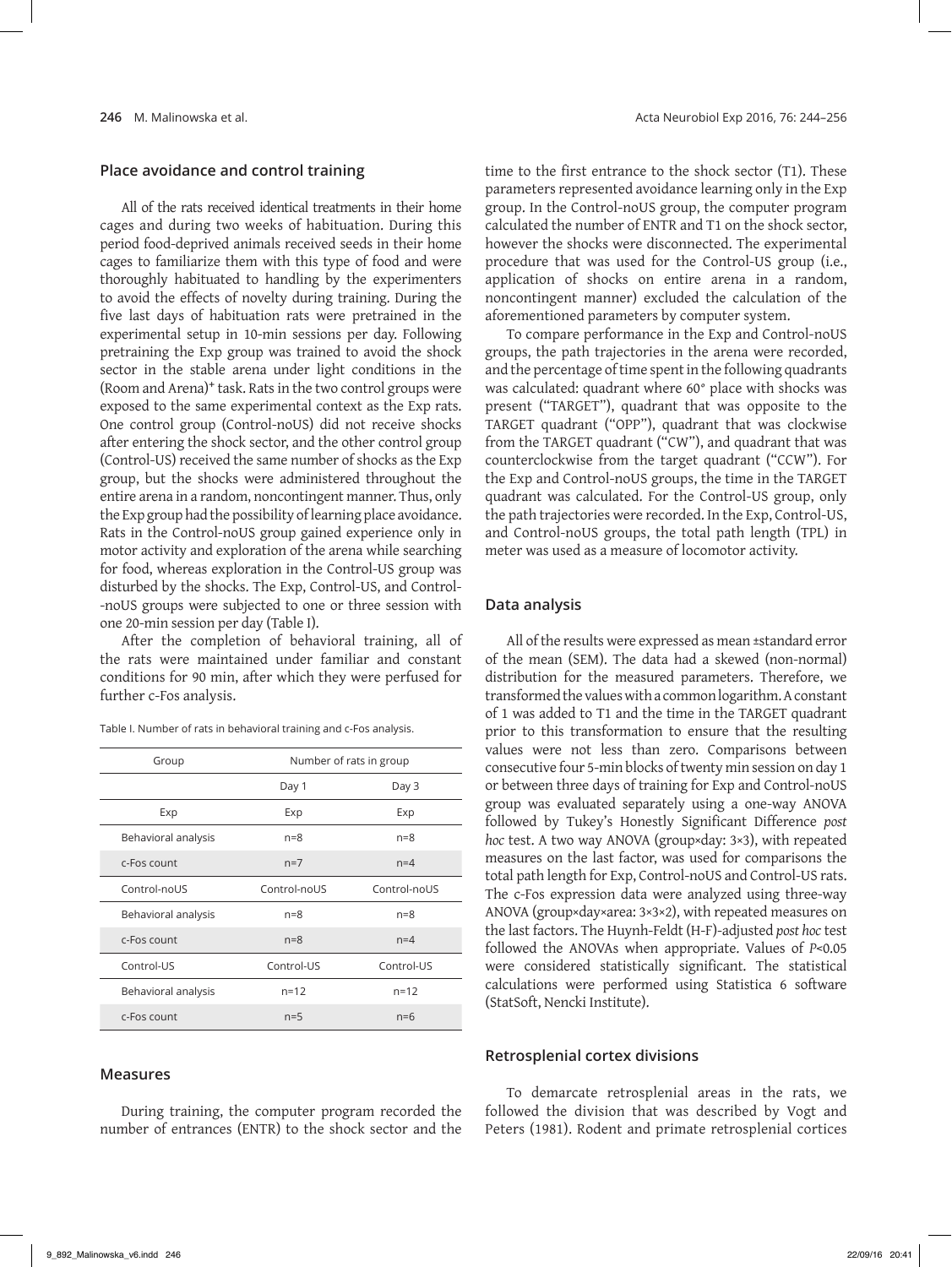are similar in their essential architecture. Thus, for the nomenclature, we followed Vogt and Paxinos (2014), based on the anatomical account of Brodmann (1909). The areas were identified based on the relative size and shape of neuronal perikarya, cell-packing density, and Nissl staining intensity (Fig. 1).

Area 29c: At the rostral level, this area adjoins area 30 (Figs 1A, 1B) and is posteriorly situated between areas 30 and 29b (Figs 1C, 1D). Its superficial layers are more differentiated and encompass smaller neurons compared with area 29b. Layer V is strongly differentiated and contains two sublayers with different neuron-packing densities, with neurons in the



Fig. 1. Division and cytoarchitecture of the retrosplenial cortex in the rat. The figure shows photomicrographs of the cytoarchitecture of retrosplenial areas, revealed by Nissl staining of 40 μm coronal sections at four anterior-posterior levels: −3.24, −4.68, −5.64, and −7.08 mm from bregma (A–D, respectively). At these levels, c-Fos expression was measured. The borders between retrosplenial areas are shown as thick dotted lines. Cortical laminae are indicated by Roman numerals, and their borders are shown as thin dotted lines. Detailed descriptions of the cytoarchitectonic features of each area are provided in the Results section. Scale bar =0.5 mm.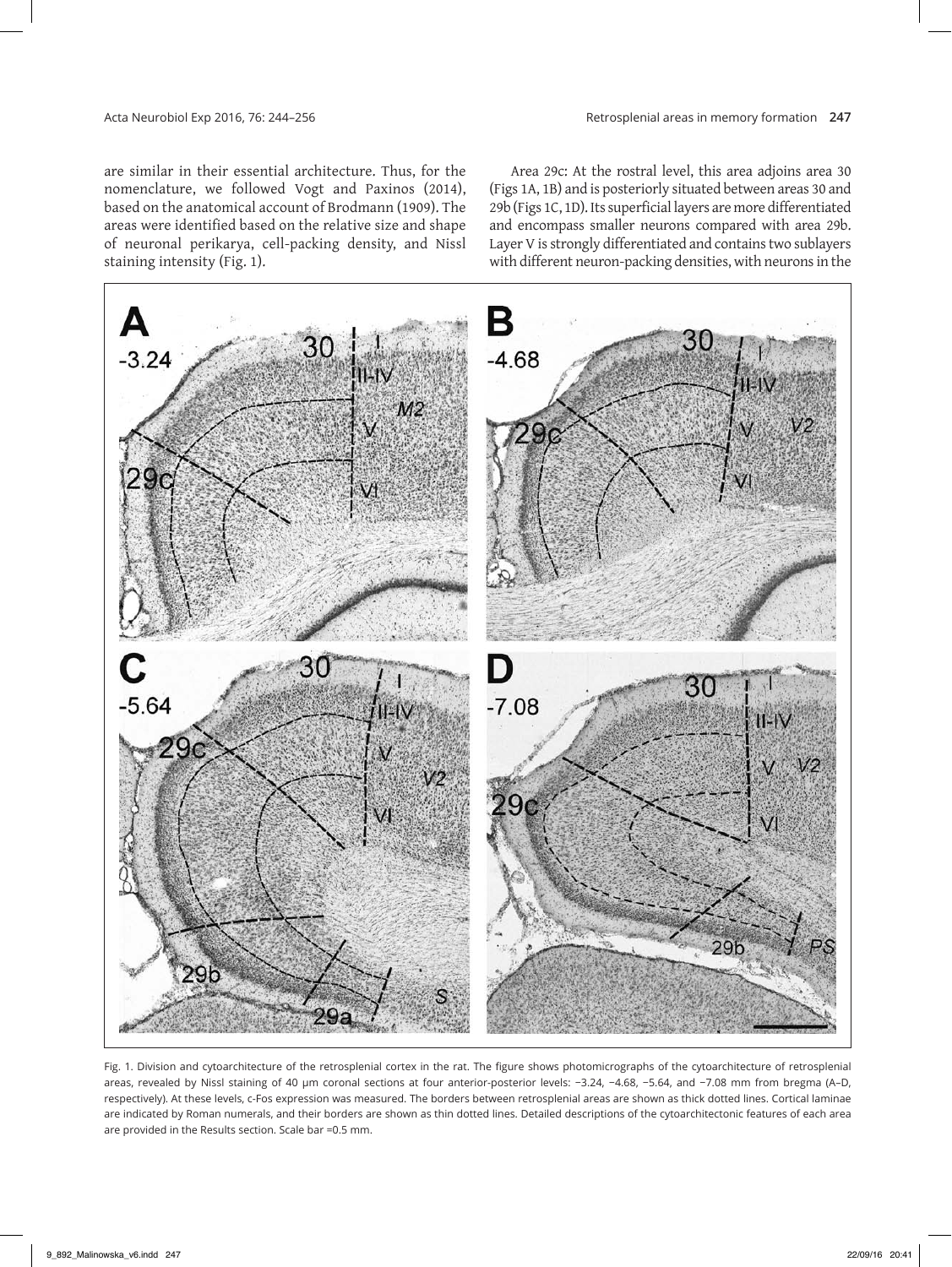deeper sublayer that are more densely distributed. Layer VI in area 29c is wider than in area 29b.

Area 30: This area distinctly differs from adjacent, medio--ventrally localized area 29c. Layers II and III in area 30 are much wider than in area 29c but less differentiated and with fewer neurons. Layer IV is very thin and encompasses a few neurons. Layer V is conspicuous and involves large, darkly stained neurons. Layer VI in area 30 is generally wider than in area 29c and consists of two sublayers (Figs 1A–1D).

#### **c-Fos immunohistochemistry**

Ninety minutes after completing the last training the rats were deeply anesthetized with sodium pentobarbital (100 mg/kg, Vetbutal) and transcardially perfused with 0.01 M phosphate-buffered saline (PBS) followed by 4% paraformaldehyde (PFA) in PBS. The brains were removed, postfixed in PFA overnight, transferred to 30% sucrose in 0.01 PBS, and kept in a refrigerator for 3–5 days. Sections were cut at 40 μm in the coronal plane in a freezing microtome. Six series of sections were collected in PBS. One series was processed for c-Fos immunohistochemistry, with all stages under agitation. The activity of aldehyde groups (i.e., sources of background staining) was diminished by incubating the sections in 1% borohydride in PBS. Endogenous peroxidase activity was blocked by incubating the sections in 0.3% hydrogen peroxide/70% methanol in distilled water for 20 min. The sections were incubated in 0.3% PBST/5% normal goat serum (NGS) that contained c-Fos rabbit polyclonal antibody (1:100,000, Oncogene) for 48 h at 4°C. Incubation was stopped with PBST/5% NGS, and the sections were incubated in biotinylated goat anti-rabbit antibody in PBST/2% NGS (1:200; Vectastain, Vector Laboratories, Burlingame, CA, USA). The sections were then washed and processed with avidin-biotinylated horseradish peroxidase complex (Vectastain Elite Kit, Vector Laboratories) in PBST for 1 h at room temperature. The reaction was visualized using diaminobenzidine (DAB; Sigma, St. Louis, MO, USA), intensified with nickel salt. The sections were mounted on gelatin-coated slides, dehydrated in a graded series of alcohol, and coverslipped. The adjacent series of sections was Nissl- ‑stained using Cresyl violet for the histological identification of retrosplenial areas. For the immunocytochemistry procedures, 2–4 adequate sections from experimental and control rats were processed simultaneously in sieves-at- -bottom four-well Plexiglas organizers to ensure access of the sections from both groups to the same sets of solutions.

#### **c-Fos-positive nuclei counts**

In the Exp, Control-US, and Control-noUS groups, c-Fos expression was analyzed on the first and third day of training. Digital images of the retrosplenial areas were captured using a Sony charge-coupled device camera that was attached to an Optiphot-2 light microscope (Nikon) under a 10× objective (10×10 total magnification). Images were acquired in 8-bit gray scale, and no adjustment of contrast or intensity or gamma-correction was applied to the images that were used for automatic counting. Image analysis was performed with ImagePro Plus 6.3 imaging software (Media Cybernetics). c-Fos expression reflected the density of c-Fos-immunopositive nuclei that were labeled above a set threshold. For all of the sections, a brightness threshold of 25% of the background level was applied. Nuclei that were darker than the threshold value were considered c-Fos-positive. The threshold was set individually for each section as the mean of gray levels of the frame area (rectangular sample; 44 μm width×21 μm height) from four random localizations within the background. The thresholds were determined individually for areas 29c and 30. To calculate the density of c-Fos nuclei in each area for each section, the number of c-Fos-immunopositive nuclei in a given retrosplenial field was counted and divided by the area (mm2 ) that was occupied by this field. For each brain, counts were taken from four anterior-posterior levels (−3.24, −4.68, −5.64, and −7.08 mm from bregma). For each level, 2–4 consecutive coronal sections across the right hemisphere were analyzed and then averaged.

## RESULTS

## **Place avoidance performance during (Room and Arena)+ training**

In the Exp group acquisition of place avoidance began on the first day of the (Room and Arena)+ training. The number of entrances into the place where shocks were applied decreased in the Exp group over four 5-min blocks in a 20-min session (the one-way ANOVA,  $F_{3,18}$ =4.73, *P*<0.01; Fig. 2A, ENTR). During the first block number of entrances was higher than in the next three blocks (*post hoc* test; *P*<0.01). Rats from the Control-noUS group, which never received shocks, visited the particular place in the consecutive 5-min blocks by chance, the one-way ANOVA for blocks was not significant ( $F_{3,21}$ =0.98; *P*=0.42).

The total path length (TPL) on day 1 was calculated in the Exp, Control-noUS and Control-US groups (mean values in meters: 78.20±10.35, 51.94±6.03, and 26.12±3.52, respectively). The one-way ANOVA on day 1 revealed a significant effect of group  $(F_{2,18}=9.78, P<0.001)$ . The Exp and Control-noUS groups travelled a similar distance, whereas the distance travelled in the Control-US group was shorter compared with the Exp group (*post hoc* test; *P*<0.002).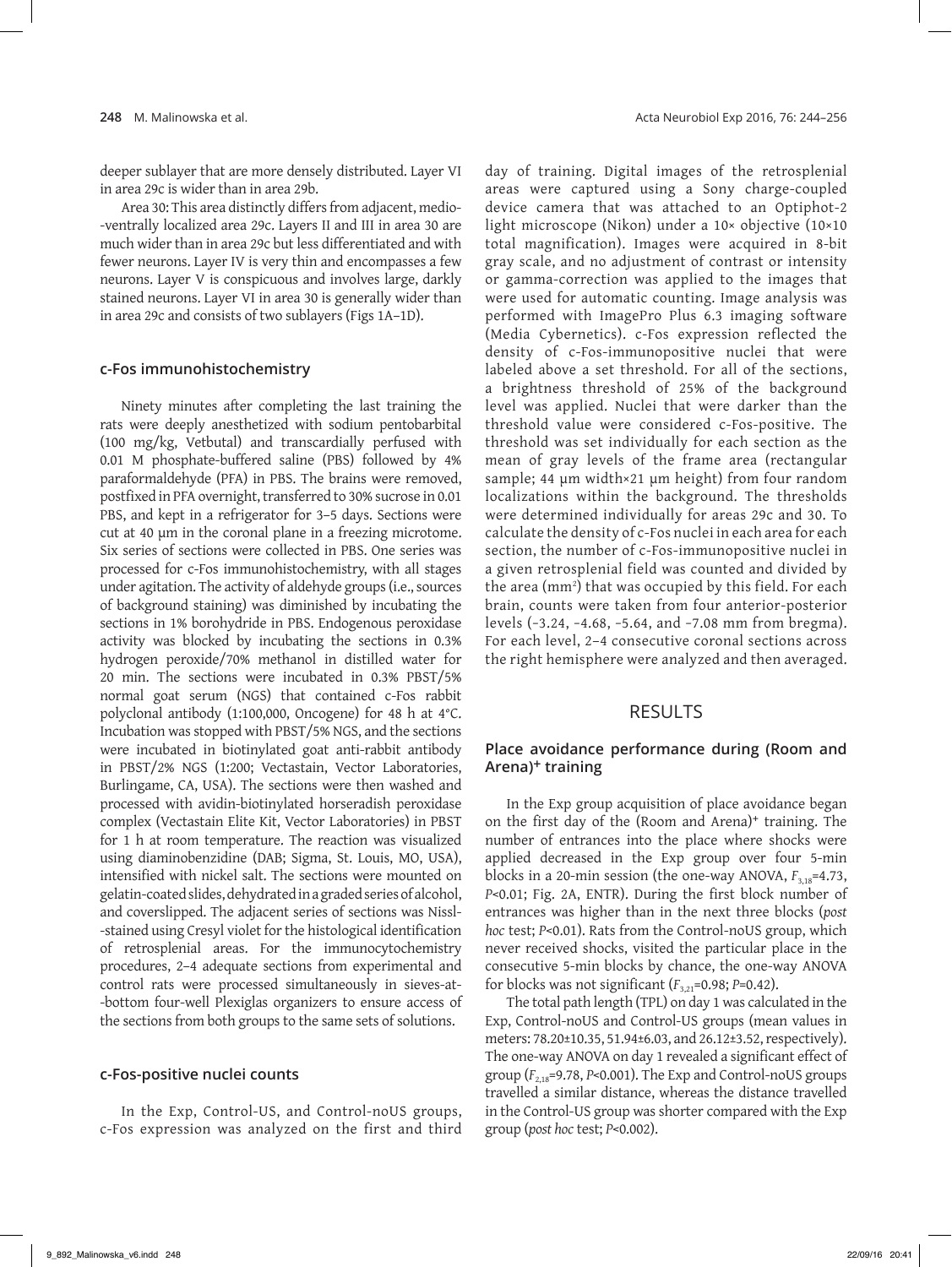Long-lasting place avoidance learning was analyzed over three days of training in the (Room and Arena)+ task in the Exp group. The Exp rats exhibited efficient avoidance, reflected by a low number of entrances into the place with shocks and an increase of latency to the first entrance (Figs 2B, 2C, respectively). The one‑way ANOVA analysis, which was performed on the number of entrances or T1 over the three days of avoidance training, revealed significant effect of day (ENTR *F*2,14=8.28, *P*<0.004; T1 *F*2,14=3.77, *P*<0.04). The number of entrances decreased on the third day in comparison to the first day of avoidance training (*post hoc* test; *P*<0.003). Time to the first entrance was shorter on day 1 than on day 2 and day 3, however statistical evaluation was on the border of significance (*post hoc* test; P=0.06).

Similar statistical comparison was done for Control- -noUS rats, which freely walked on arena without shocks administration and could entered by chance the shock place.

The one‑way ANOVA revealed significant effect of day on the number of entrances but not for T1 over the three days of training (ENTR  $F_{2,14}$ =4.58; *P*<0.02; T1  $F_{2,14}$ =0.67; *P*=0.52). The high level of entrances at the beginning of training decreased on the second and third day, however statistical evaluation was on the border of significance (*post hoc* test; *P*=0.06).

The time spent in the quadrant, where shocks were presented ("TARGET" quadrant), by rats from the EXP group was changing across days. The one-way ANOVA revealed significant effect of day ( $F_{2,14}$ =8.10, *P*<0.005). Time spent in the "TARGET" quadrant was shorter on day 2 and day 3 in comparison to day 1 (*post hoc* test; *P*<0.03) (Fig. 2D). The same comparison for Control-noUS group was not significant.

During avoidance training the percentage of time spent by rats from Exp group in the "TARGET" quadrant decreased, with consequent increases of percentage of time in the counter-clockwise ("CCW") quadrant and in the quadrant opposite to the target ("OPP") (Fig. 3B). Although for the Control-noUS group the percentage of time in the "OPP" quadrant increased, but they also visited the "TARGET" quadrant on each consecutive day (Fig. 3D). The behavior of the rats in the three groups was assessed by recording the path trajectories during each session (Fig. 3). The Exp group walked mainly peripherally and in the "OPP" quadrant (Fig. 3A), whereas the Control-noUS group explored the entire arena (Fig. 3C). The Control-US group exhibited different pattern of exploration compared with the other two groups. On the first day of training, the path trajectory covered the entire arena, although the rats received a similarly high number of shocks as the Exp group (Fig. 3E). On the second and third day, the path trajectory in the Control-US group was limited to the peripheral part of the arena.

The total path length (TPL) in the Exp and Control-noUS groups differed from the Control‑US group (Fig. 2E). The two‑way ANOVA (group×day; 3×3, with repeated measures on the last factor) revealed a main effect of group ( $F_{2,25}$ =51.30; *P*<0.000001), with effect of day ( $F_{2,50}$ =15.73; *P*<0.000001), and group×day interaction  $(F_{4,50} = 5.2, P < 0.001)$ . The Control-US group walked less than rats in the Exp and Control-noUS groups (*post hoc* test; *P*< 0.0001) and rats walked more on day 1 than on days 2, and 3 (*P*<0.0001). The Exp rats covered similar distance every day across



Fig. 2. Formation of spatial memory at different stages of place avoidance training, demonstrated by changes in behavioral parameters. (A) On the first day of training (D1), the number of entrances (ENTR) decreased in rats in the experimental (Exp) group in consecutive 5-min blocks. *Post hoc* test results marked by asterisk was equivalent to \*\* (*P*<0.01). (B) On third day of training (D3), the Exp rats exhibited a lower number of entrances (ENTR), (C) a longer latency to the first entrance (T1), and (D) a shorter time spent in the TARGET quadrant of the arena compared with the first day of training (the *post hoc* results for ENTR \*\*\* *P*<0.003; TARGET \*\* *P*<0.03; T1 *P*=0.06 border level of significance). (E) The total path length (TPL), as measure of locomotor activity, was similar in the Exp and Control-noUS groups and it was higher than in the Control-US group (*post hoc* test; ###*P*<0.001). The data are expressed as mean ±SEM. Numbers of rats in each group is presented in Table I.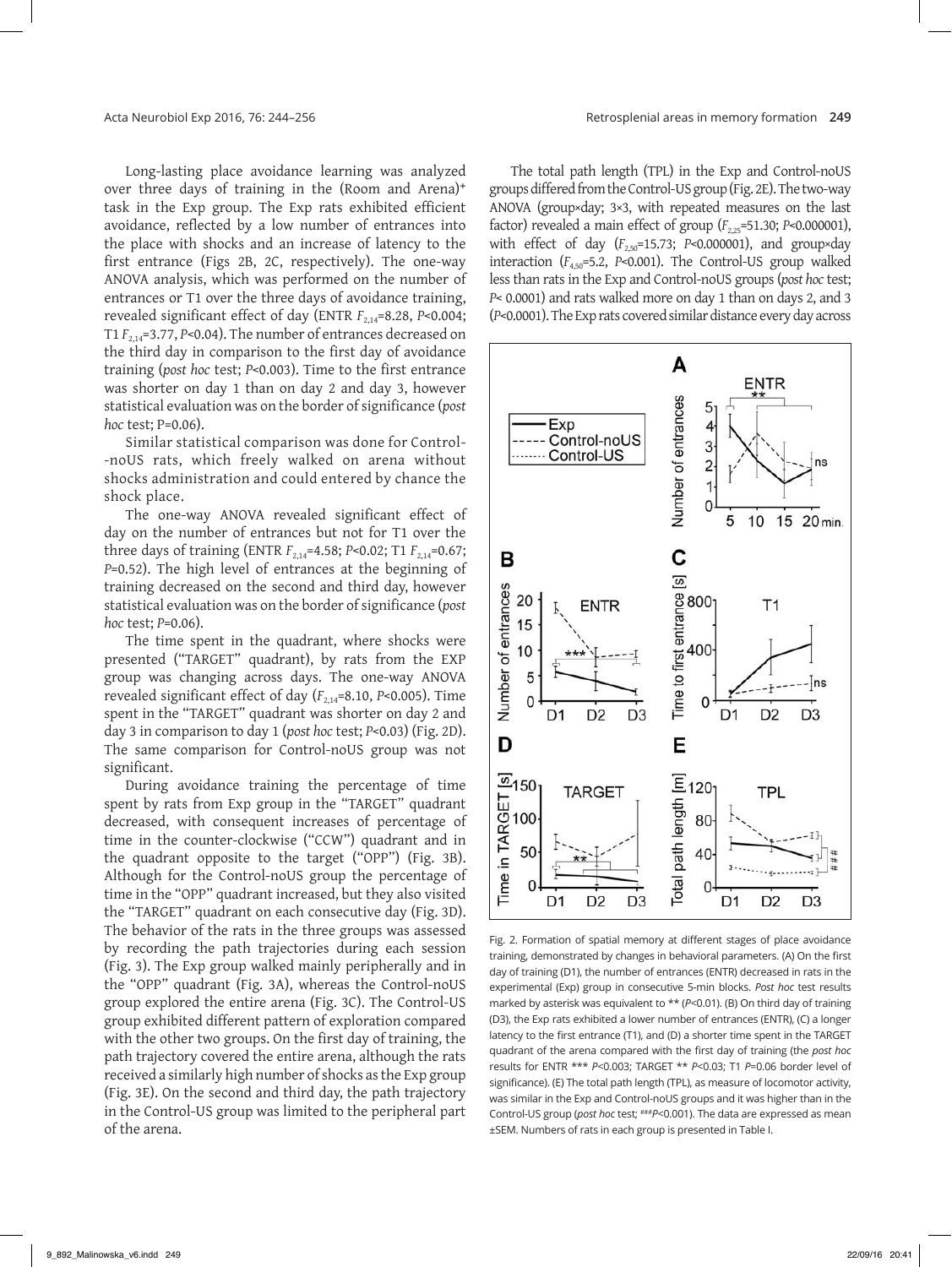three days of training. The interaction group by day showed that the Control-US rats also covered similar distance every day, however its level was lower than in the Exp and Control-noUS rats. Moreover, the Control-noUS rats on day 1 presented longer distance than all rats in all days of training (*post hoc* test; *P*<0.001).



Fig. 3. Illustration of performance of rats from the Exp, Control-noUS and Control-US groups over three days of training. (A, C, E) Representative path trajectories on the arena. (B, D) Percentage of time spent by rats (average) in the quadrant with 60º shock sector ("TARGET," black), in the quadrant opposite to the target ("OPP," white), in the clockwise quadrant ("CW," light grey) and the counter-clockwise ("CCW," dark grey). Borders of quadrants are showed by broken lines.

## **Pattern of c-Fos expression following (Room and Arena)+ and control training**

Patterns of c-Fos expression on the first and third days of training differed in the Exp, Control-US, and Control-noUS groups. The three way ANOVA (group *vs.* day *vs.* area) for c-Fos nuclei density confirmed significant effect of group ( $F_{2,10}$ =4.73, *P*<0.035), day (*F*1,10=5.79, *P*<0.036) and area (*F*1,10=28.22, *P*<0.0003). The level of c-Fos expression was higher in the Control-US group then in the EXP and the CONTR-noUS groups, on border level of significance (*post hoc* test; *P*<0.056). The level of c-Fos expression was higher on day 1 than on day 3 (*post hoc* test; *P*<0.03). In area 29c, the density of c-Fos nuclei was higher than in area 30 (*post hoc* test; *P*<0.0005).

The group×day interaction was significant ( $F_{2,10}$ =5.35, *P*<0.026). In the Exp group level of c-Fos on day 3 was lower than on day 1, and lower than c-Fos on day 1 and day 3 in the Control-US group (*post hoc* test; *P*<0.02). In the Control-noUS group level of c-Fos expression does not differ from the EXP and the Control-US groups on day 1 and 3. The group×day×area interaction was significant ( $F_{2,10}$ =12.08, *P*<0.0021). The *post hoc* test for the above interaction showed that on day 1 in area 29c in the Exp rats the level of c-Fos expression was the same as levels in the Control-noUS and the Control-US rats (Figs 4A, 5, day 1). The *post hoc* test for the same interaction shows, that on day 3 the density of c-Fos nuclei in area 29c was lower on day 3 in the Exp rats



Fig. 4. Expression of c-Fos in (A) retrosplenial area 29c and (B) retrosplenial area 30 over the course of training in the Exp, Control-US, and Control-noUS groups. Notice the similar induction of c-Fos in the Exp and Control-US groups after the first day of training and lower level of c-Fos in the Exp group than in the Control-US group after the third day of training in both areas. \**P*<0.05, \*\**P*<0.01, \*\*\**P*<0.001, group differences within days; ###*P*<0.001, group differences between days; <sup>+</sup> *P*<0.05, area differences within days and groups. The data are expressed as mean ±SEM.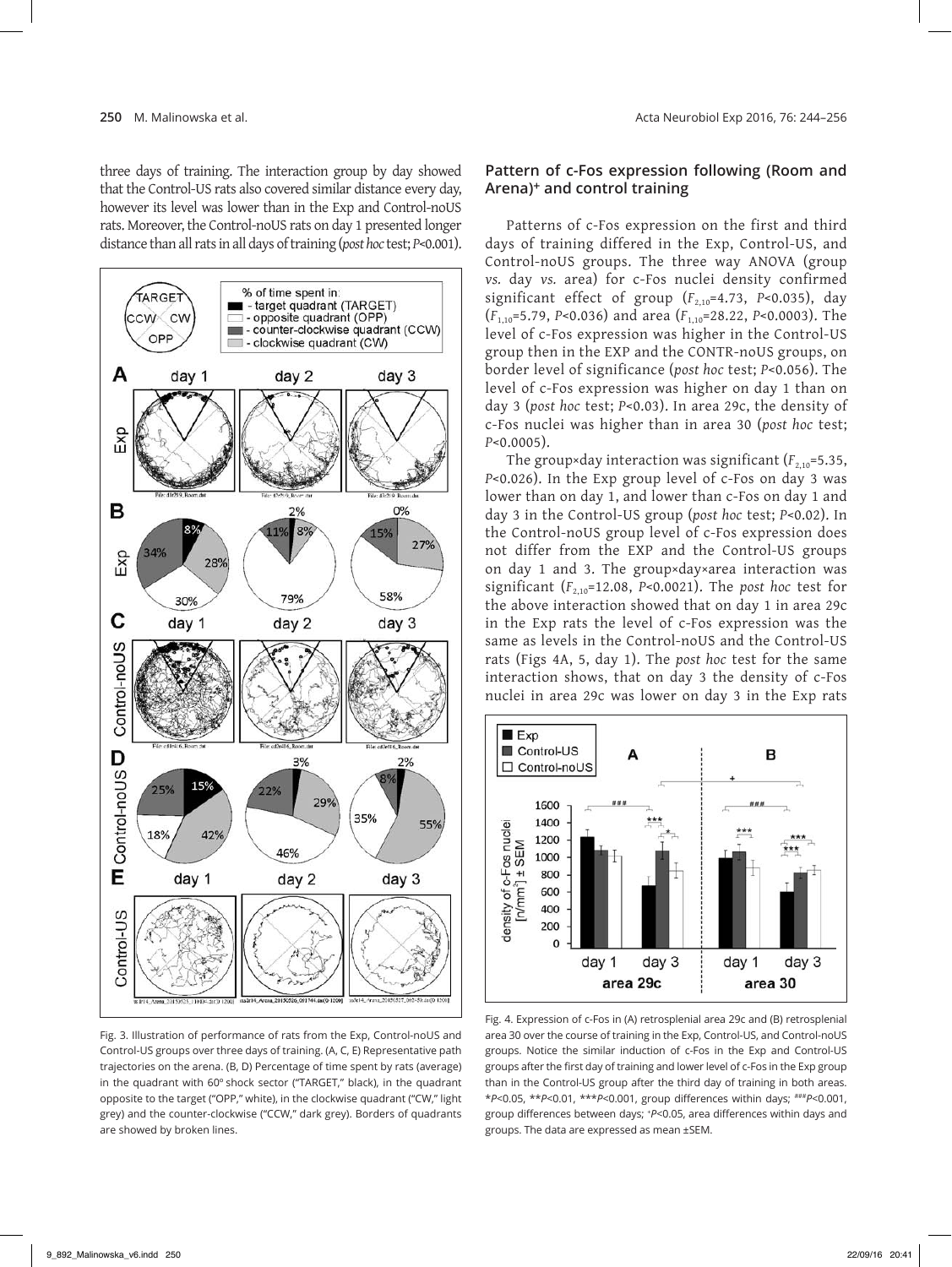compared with the Control-US rats (*P*<0.0003), but no difference was found in the density of c-Fos nuclei compared with the Control-noUS rats (Figs 4A, 5, day 3). Contrary, the Control-US rats exhibited a higher density of c-Fos nuclei compared with the Control-noUS rats (*post hoc* test: *P*<0.03; Figs 4A, 5, day 3). The *post hoc* test further showed that on day 1 the density of c-Fos nuclei in area 30 in the Exp and the Control-US rats was similar (Figs 4B, 5, day 1), whereas the density of c-Fos nuclei was higher in the Control-US rats than in the Control-noUS rats (*post hoc* test: *P*<0.001; Fig. 4B, 5, day 1). On day 3 the level of c-Fos in area 30 was lower in the Exp rats than in the Control-US and the Control-noUS rats (*post hoc* test: *P*<0.007 and *P*<0.005, respectively), which exhibited similar expression levels (Figs 4B, 5, day 3). On day 3 density of c-Fos nuclei in area 30 was lower than in area 29c for Control-US group (*post hoc* test; *P*<0.006).

## **DISCUSSION**

The main finding of the present study was that the level of activation of the granular (29c) and dysgranular

(30) retrosplenial areas, measured by c-Fos expression, differed according to the stage of spatial memory that was acquired during place avoidance training in the (Room and Arena)+ variant. Generally, on the first day of avoidance training, c-Fos induction was observed in both retrosplenial areas compared with a lower level of expression on the third day of training. The patterns of c-Fos expression in the Exp group that exhibited avoidance learning were different in areas 29c and 30 compared with the two control groups at each analyzed day.

On the first day of training, a high level of c-Fos expression was found in area 29c in the Exp, Control-US, and Control-noUS groups. In contrast, a high level of c-Fos expression was observed in area 30 in the Exp and Control-US groups, whereas the level of c-Fos expression in the Control-noUS group was lower than in the Control-US group. On the third day of training c-Fos level in area 29c in the Exp group was similar to the Control-noUS group and c-Fos levels in both of these groups were significantly lower than in the Control-US group. In area 30 the level of c-Fos expression was lower in the Exp group than in both control groups.



Fig. 5. Photomicrographs showing c-Fos expression in retrosplenial areas 29c and 30 on 40 μm coronal sections. On day 1, similar increases in the levels of c-Fos expression were observed in areas 29c and 30 in the Exp and Control-US groups. On day 3, a high level of c-Fos expression was observed in both areas in the Control-US group, and a lower level was observed in both areas in the Exp group. Scale bar =0.5 mm.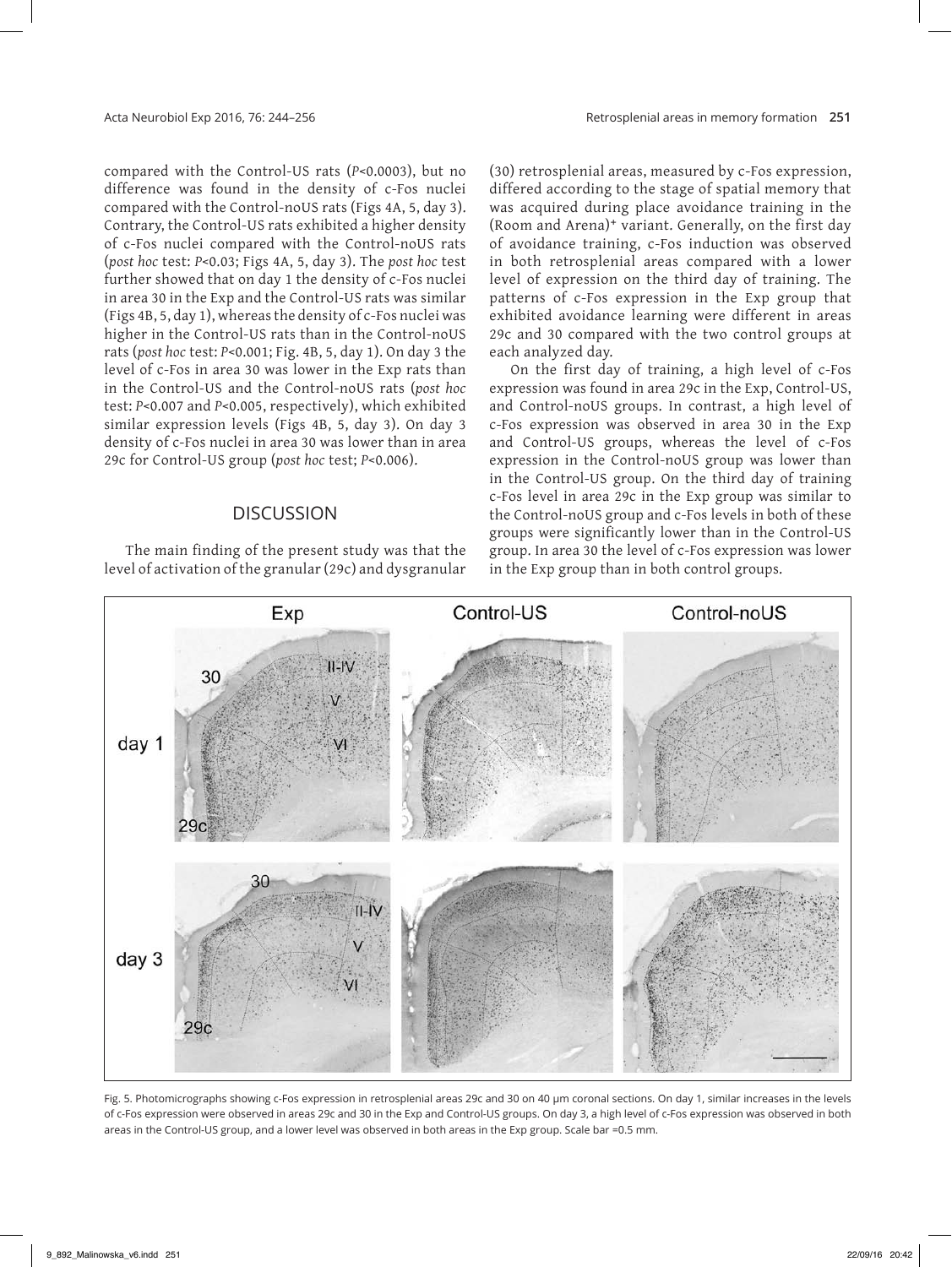#### **Behavior during spatial memory formation**

Spatial learning begins on the first day of place avoidance training, reflected by changes in behavioral measures on the next day of the (Room and Arena)+ task (Wesierska et al. 2009). In the present study, rats in the Exp group effectively learned to avoid the place where shocks were delivered, reflected by a reduction of the number of entrances into the shock place, in subsequent blocks in the first session. Across three days of training the behavioral results indicated improvements in avoidance behavior. This was reflected by a low number of entrances into the shock sector, which approached zero on the third day, and an increase in the time to the first entry. As avoidance training progressed, the rats in the Exp group stayed longer in the quadrant of the arena that was opposite to the TARGET quadrant. This result of avoidance training in the (Room and Arena)<sup>+</sup> task is consistent with previous studies (Cimadevilla et al. 2000, Wesierska et al. 2005, Wesierska et al. 2009).

## **Control training**

The expression of *c-fos* during behavioral training, apart from changes that are directly attributable to learning and memory processes, may reflect concomitant factors, such as sensory stimulation, motor activity, stress, and attention (Kaczmarek 2000, Tischmeyer and Grimm 1999). To eliminate the influence of some of these factors (e.g., the effect of the novelty of contextual cues), the rats underwent 5 days of pretraining under experimental set-up conditions in 5 min sessions/day. During subsequent experiment, all of the rats were exposed to the same contextual cues in the room (i.e., a stable arena) in 20-min sessions/day. Under these conditions, the rats in the Exp group received short-lasting shocks in a fixed location in the arena. This shock sector was not marked by detectable demarcations and was defined only by its position relative to contextual cues within the room. Contrary to cues from room, which were in mutual fixed location, cues from arena were stable across session but changing from day to day (defecation and urination). This allowed trained rats to build spatial representations of the place that was to be avoided and consequently avoid it (Fenton et al. 1998). To determine the influence of the experimental conditions on c‑Fos expression, we included two control groups. One control group was exposed to contextual cues only (Control-noUS group), and the other control group (Control-US group) was placed in the same context and received the same number of shocks as the Exp group during place avoidance training but in a random, noncontingent manner on the entire arena.

The Control-US group was included in the present study to determine the way in which shocks themselves affect the level of c‑Fos expression and whether changes in c-Fos expression in trained rats in the Exp group were specifically associated with spatial learning processes. Unexpectedly, we found that the level of c-Fos was similar in the Control-US and Exp groups on the first day of training. One explanation for this finding is that exploration of the arena was extended from 5 min during pretraining to 20 min during avoidance training. The presence of shocks, shock-associated stress, and the novelty of this situation appeared to potently activate c-Fos in control with shocks group of rats (Tischmeyer and Grimm 1999). The difficulty in designing appropriate controls for aversive conditioning tasks was raised by Grimm and Tischmeyer (1997) and Nikolaev and others (1992). For control rats that are exposed to random, noncontingent shocks, assigning the induction of IEGs to distinct attributes of the learning process is impossible.

In the Control-noUS group we found that the density of c-Fos-positive nuclei exhibited a tendency toward a gradual decline on subsequent days of control training without shocks. A similar tendency in the pattern of c-Fos expression was previously observed in sham-trained animals that were used as a control for mice that were trained for 1, 2, and 5 days in an appetitive operant conditioning task (Bertaina‑Anglade et al. 2000). This finding may be explained by diminishing levels of non-associative learning and a lack of an effect of novelty. The level of c-Fos expression in sham-trained mice compared with untrained caged mice was three-times higher in the CA3 region of the dorsal hippocampus and two-times higher in the anterior cingulate cortex. Thus, the context control group (Control-noUS group) and shock control group (Control-US group) that were included in the present study seems appropriate as a reference for avoidance-trained rats that formed spatial memory in the place avoidance task.

## **Initial place avoidance learning**

In the present study, c-Fos expression in area 29c and area 30 on the first day of place avoidance training in the presence of shocks, which were used as contingent reinforcement in the Exp group, was at a similarly high level as in the Control-US group that received random, noncontingent shocks. Similar c-Fos induction in these groups might be explained simply by the influence of shock-associated stress (Tischmeyer and Grimm 1999). The involvement of anterior thalamic nuclei, which are strongly connected with area 29c and engaged in affective cognition (Dupire et al. 2013), may be functionally important at this stage. Grimm and Tischmeyer (1997) reported a lack of differences in *c-fos* mRNA expression in the hippocampus and cerebral cortex between rats that were trained in one session in a visual discrimination task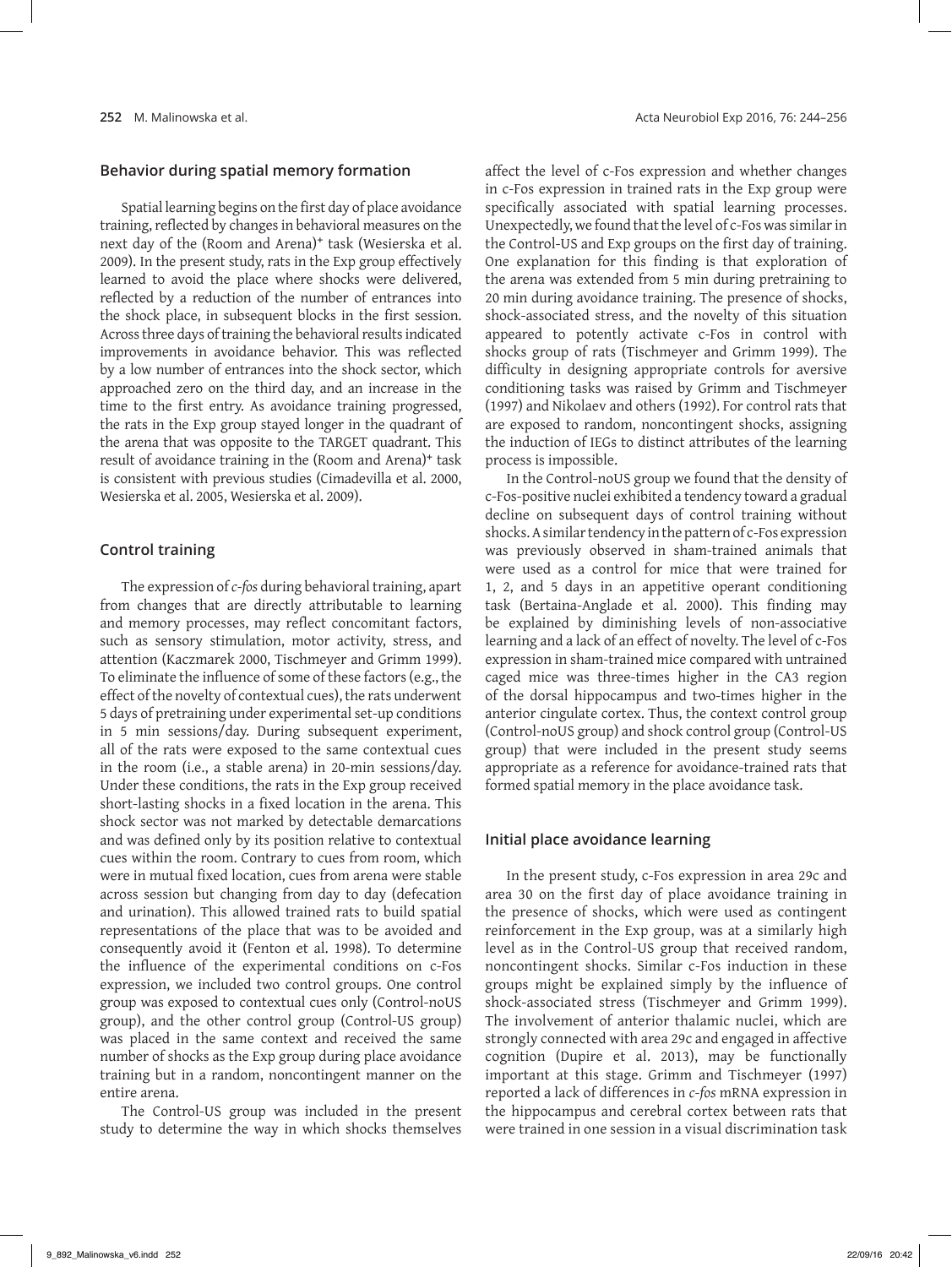and reinforced by footshocks and rats that were exposed to footshocks that were presented in a noncontingent manner. This is consistent with the greater induction of *c-fos* mRNA in the cortex after one session in rats that were trained in 40 trials for 45 min in a two-way shuttle-box avoidance learning task compared with sham-trained rats (Nikolaev et al. 1992). Also, the presentation of control footshocks *vs*. contextual cues that were associated with footshocks resulted in similar *c-fos* upregulation in the amygdala after contextual fear conditioning (Milanovic et al. 1998, Rosen et al. 1998). Notably, in our place avoidance procedure, each shock lasted a maximum of 0.5 s, with a shock intensity of 0.2–0.6 mA, whereas in the aforementioned studies, the rats received 1–1.5 mA shocks in 40 trials in a 45-min session.

The induction of c-Fos in the Control-noUS group in the present study may be explained by the fact that exploration of the arena increased from 5 min during the pretraining sessions to 20 min during the training sessions, which may constitute a novel experience for the animals (Kaczmarek 2002).

#### **Effect of long-lasting place avoidance learning**

#### *Area 29c*

On the third day of training, when place avoidance was highly effective compared with the first day of training, a decrease in c-Fos expression in area 29c was observed in avoidance-trained rats in the Exp group compared with the first day of training. Markedly higher levels of c-Fos expression in the Control-US group compared with the Exp group, suggest that c-Fos expression is controlled by different processes. Rats from both group received the same number of shocks, but the Control-US group received random, noncontingent shocks, whereas in the Exp group shocks were given on the to-be avoided place and acted as reinforces of the conditioned response (i.e., place avoidance). In the Control-US rats under the same contextual conditions the conditioned response was not acquired. Thus, sporadic shocks may have lost their emotional value during the course of associative learning in the Exp group but still had emotional value in the Control-US group that underwent non-associative learning. The involvement of area 29c in the hippocampal formation network, which is modulated by emotional inputs from the amygdala (Bergado et al. 2011), may be partially responsible for the strong affective influence of random, noncontingent shocks, which elicit stress and arousal, on c-Fos expression. The same level of c-Fos expression in the Exp and Control-noUS groups may indicate that the relatively few shocks that were received by rats that acquired avoidance learning did not affect c-Fos expression.

The involvement of the granular cortex in long-term spatial memory was demonstrated in rats that were subjected to lesions of area Rgb (equivalent to areas 29c and 29b) and were trained in a water maze task (van Groen et al. 2004). Lesions of the entire granular cortex caused deficits in allothetic and idiothetic spatial working memory variants of the radial maze task (Vann and Aggleton 2005, Pothuizen et al. 2010), which is consistent with a previous c-Fos mapping study (Pothuizen et al. 2009). The increase in the number of c-Fos-positive neurons in area 29c may reflect the augmentation of excitatory inputs from anterior thalamic nuclei, the anteroventral and anterodorsal, and subicular complex (Meibach and Siegel 1977, van Groen and Wyss 1992, 2003), and the presubiculum, and homological areas 29c and 30 (van Groen and Wyss 1992, Jones and Witter 2007, Sugar et al. 2011). Anterior nuclei appear to play a significant role in mnemonic processes in the granular cortex by affecting neuronal plasticity, neurotransmission, and metabolic activity (Amin et al. 2010, Garden et al. 2009, Mendez-Lopez et al. 2013). An electrophysiological study by Finch and others (1984) showed that the stimulation of anterior thalamic and subicular afferents evoked excitatory postsynaptic potentials and action potentials in the RSC.

#### *Area 30*

On the third day of training we found lower c-Fos expression in area 30 than in area 29c in the Control-US group. It might may have resulted from weaker connections between area 30 and anterior thalamic nuclei compared with stronger connections between area 30 and neocortical areas (Shibata and Naito 2008, Shibata et al. 2004, van Groen and Wyss 1992). Thus, the sensory aspects of the shocks may have prevailed over their affective value. We also found a decrease in the density of c-Fos-positive nuclei in area 30 in avoidance-trained rats in the Exp group, which was lower than in both control groups. The lower level of c-Fos in avoidance-trained rats in the Exp group compared with the Control‑noUS group may reflect specific suppression of area 30, in which spatial memory of a specific location that is to be avoided enables efficient avoidance. A decrease in the number of c-Fos-positive nuclei in area 30 in trained rats below sham-trained levels was reported after spatial working memory training in a radial maze task that was conducted in the dark (Pothuizen et al. 2009). Possible explanation for such a decrease may be the withdrawal of a set of excitatory inputs to area 30. After hippocampal lesions, the depletion of c-Fos-positive neurons was particularly strong in granular area Rgb (equivalent to areas 29c and 29b; Albasser et al. 2007). Temporary blockade of the hippocampus, which likely inactivates a portion of hippocampal-retrosplenial inputs, diminished the level of Arc-positive neurons in granular area Rgb in rats (Kubik et al. 2012). Similarly, lesions of anterior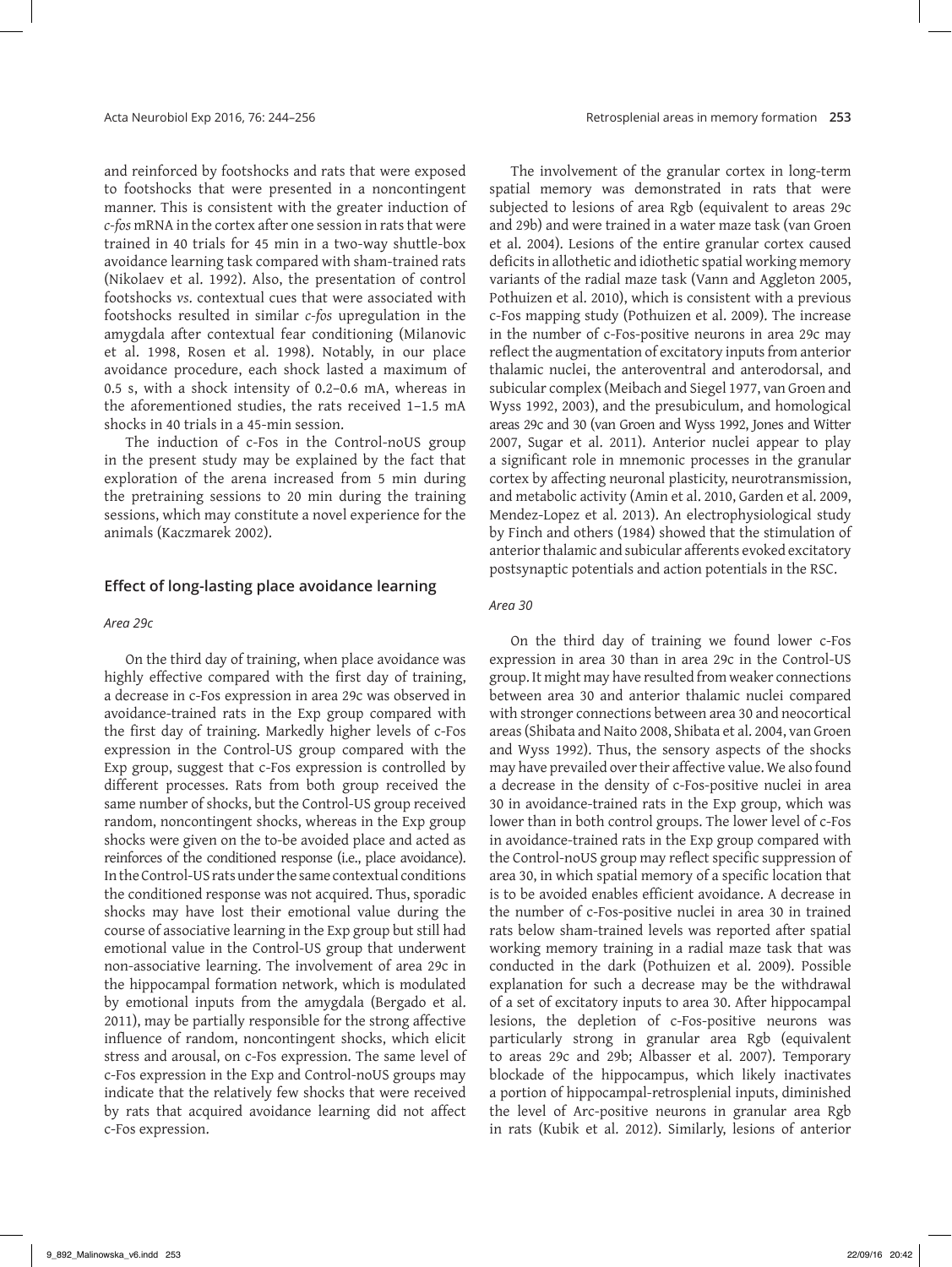thalamic nuclei resulted in the pronounced depletion of c-Fos-positive nuclei in all granular areas (Jenkins et al. 2004). Another hypothesized reason for the decrease in the density of c-Fos-positive neurons in area 30 could be the enhancement of inhibitory inputs to this area from g-aminobutyric acid-ergic hippocampal-retrosplenial projections that arise from the CA1 and subiculum, and terminate in layer I of the anterior part of area 30 (Miyashita and Rockland 2007, Jinno 2009) or inhibition from local interneurons (Finch et al. 1984). Such a decrease in c‑Fos‑positive neurons may also reflect the deactivation or inhibition of some functions of area 30 at a specific time point of spatial memory formation. Area 30 is reciprocally connected with visual, motor, association prefrontal, and posterior parietal cortices (Shibata and Naito 2008, Shibata et al. 2004, van Groen and Wyss 1992), suggesting that it is involved in the sensorimotor integration and execution of spatial behavior (Vogt and Miller 1983). On the third day of place avoidance training in the present study, the role of area 30 in performing such a demanding avoidance task may rely on inhibition of the strategies that do not serve to optimize it.

Electrophysiological studies (Gabriel 1980, 1990, 1993, Gabriel et al. 1991) on the retrosplenial cortex have reported an increase in its activity during early training and a decrease in activity during late training in rabbits that were trained in a discriminative avoidance task. Whether our observations are consistent with the aforementioned electrophysiological mapping studies, in which both areas 29c and 30 are activated during the early stages of training and area 30 is suppressed during later stages of training, requires further investigation.

In conclusion, retrosplenial areas 29c and 30 were activated during spatial memory acquisition on the first day of training, whereas area 30 appeared to be suppressed during long-term memory formation on the third day of training when the rats effectively learned to avoid the place that was associated with shock.

# ACKNOWLEDGEMENTS

The authors thank J. Sadowska for her substantial technical assistance. Research was supported by the National Science Center grant No 6131/B/PO1/2010/38.

# **REFERENCES**

- Aggleton JP (2010) Understanding retrosplenial amnesia: Insights from animal studies. Neuropsychologia 48: 2328–2338.
- Albasser MM, Poirier GL, Warburton EC, Aggleton JP (2007) Hippocampal lesions halve immediate-early gene protein counts in retrosplenial cortex: distal dysfunctions in a spatial memory system. Eur J Neurosci 26: 1254–1266.
- Amin E, Wright N, Poirier GL, Thomas KL, Erichsen JT, Aggleton JP (2010) Selective lamina dysregulation in granular retrosplenial cortex (area 29) after anterior thalamic lesions: An in situ hybridization and trans-neuronal tracing study in rats. Neuroscience 169(3): 1255–1267.
- Bergado JA, Lucas M, Richter-Levin G (2011) Emotional tagging-a simple hypothesis in a complex reality. Prog Neurobiol 94(1): 64–76.
- Bertaina-Anglade V, Tramu G, Destrade C (2000) Differential learning-stage dependent patterns of c-Fos protein expression in brain regions during the acquisition and memory consolidation of an operant task in mice. Eur J Neurosci 12: 3803–3812.
- Brodmann K (1909) Vergleichende Lokalisationslehre der Grosshirnrinde in ihren Prinzipien dargestellt auf Grund des Zellenbauers. (Ed. Brodmann K). Johann Ambrosius Barth, Leipzig, Germany.
- Bures J, Fenton AA, Kaminsky Y, Rossier J, Sacchetti B, Zinyuk L (1997) Dissociation of exteroceptive and idiothetic orientation cues: effect on hippocampal place cells and place navigation. Philos Trans R Soc Lond B Biol Sci 352(1360): 1515–1524.
- Chen L, Lin L-H, Barnes C, McNaughton B (1994a) Head-direction cells in the rat posterior cortex. II. Contributions of visual and ideothetic information to the directional firing. Exp Brain Res 101: 24–34.
- Chen L, Lin L-H, Green E, Barnes C, McNaughton B (1994b) Head-direction cells in the rat posterior cortex. I. Anatomical distribution and behavioral modulation. Exp Brain Res 101: 8–23.
- Cimadevilla JM, Kaminsky Y, Fenton A, Bures J (2000) Passive and active place avoidance as a tool of spatial memory research in rats. J Neurosci Methods 102(2): 155–164.
- Czajkowski R, Jayaprakash B, Wiltgen B, Rogerson T, Guzman-Karlsson MC, Barth AL, Trachtenberg JT, Silva AJ (2014) Encoding and storage of spatial information in the retrosplenial cortex. Proc Natl Acad Sci USA 111: 8661–8666.
- Dupire A, Kant P, Mons N, Marchand AR, Coutureau E, Dalrymple-Alford J, Wolff M (2013) A role for anterior thalamic nuclei in affective cognition: interaction with environmental conditions. Hippocampus 23: 392–404.
- Fenton AA, Wesierska M, Kaminsky Y, Bures J (1998) Both here and there: Simultaneous expression of autonomous spatial memories in rats. Proc Natl Acad Sci U S A 95: 11493–11498.
- Finch DM, Derian EL, Babb TL (1984) Excitatory projection of the rat subicular complex to the cingulate cortex and synaptic integration with thalamic afferents. Brain Res 301: 25–37.
- Gabriel M (1980) Interaction of laminae of the cingulate cortex with the anteroventral thalamus during behavioral learning. Science 208(4447): 1050–1052.
- Gabriel M (1990) Functions of anterior and posterior cingulate cortex during avoidance learning in rabbits. Prog Brain Res 85: 467–483.
- Gabriel M (1993) Discriminative avoidance learning: a model system. In: Neurobiology of Cingulate Cortex and Limbic Thalamus, A Comprehensive Handbook (Vogt BA, Gabriel M, Eds), Birkhauser, Boston, USA, p. 478–523.
- Gabriel M, Vogt BA, Kubota Y, Poremba A, Kang E (1991) Training-stage related neuronal plasticity in limbic thalamus and cingulate cortex during learning: a possible key to mnemonic retrieval. Behav Brain Res 46: 175–185.
- Garden DLF, Massey PV, Caruana DA, Johnson B, Warburton EC, Aggleton JP, Bashir ZI (2009) Anterior thalamic lesions stop synaptic plasticity in retrosplenial cortex slices: expanding the pathology of diencephalic amnesia. Brain 132: 1847–1857.
- Grimm R, Tischmeyer W (1997) Complex patterns of immediate early gene induction in rat brain following brightness discrimination training and pseudotraining. Behav Brain Res 84(1–2): 109–116.
- Jenkins TA, Vann SD, Amin E, Aggleton JP (2004) Anterior thalamic lesions stop immediate early gene activation in selective laminae of the retrosplenial cortex: evidence of covert pathology in rats?. Eur J Neurosci 19: 3291–3304.
- Jinno S (2009) Structural organization of long-range GABAergic projection system of the hippocampus. Front Neuroanat 3: 13.